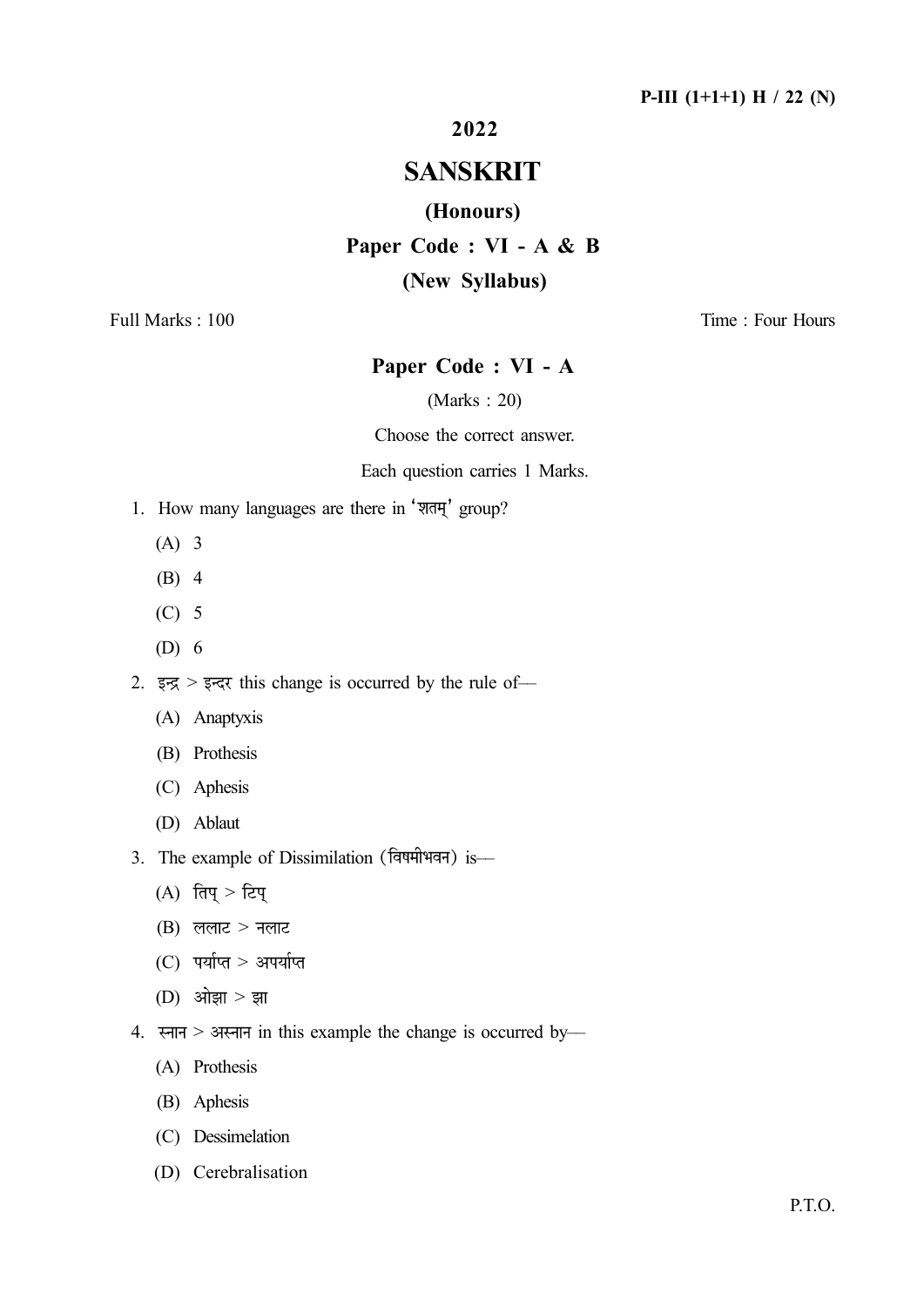- 5. Which language is belongs to  $\overleftrightarrow{\phi}$ ,  $\overleftrightarrow{\phi}$  group of the following—
	- (A)
	- (B) स्लोभानिक
	- (C)
	- (D)
- 6. Which one is the example of 'अपिनिहिति' of the following-
	- $(A)$  अतति > अटति
	- $(B)$  स्वपन > स्वप्न
	- $(C)$  सत्य > सइत्त
	- $(D)$  अपिनद्ध > पिनद्ध
- 7. What is the another name of Collitz's Law?
	- (A) Law of Assimilation
	- (B) Law of Dissimilation
	- (C) Law of Cerebralisation
	- (D) Law of Palatalization
- 8. नेभोस् (nebhos) > नभस् (nabhas) this change is occurred by the rule of—
	- (A) Grimm
	- (B) Verner
	- (C) Grassmann
	- (D) Collitz
- 9. Which type of Sutra is
	- $(A)$  विधि
	- (B)
	- (C)
	- (D)
- 10. "अकथितं च"-in this Sutra what is meant by चकार?
	- $(A)$  कर्त्ता
	- (B)
	- (C) करण
	- (D)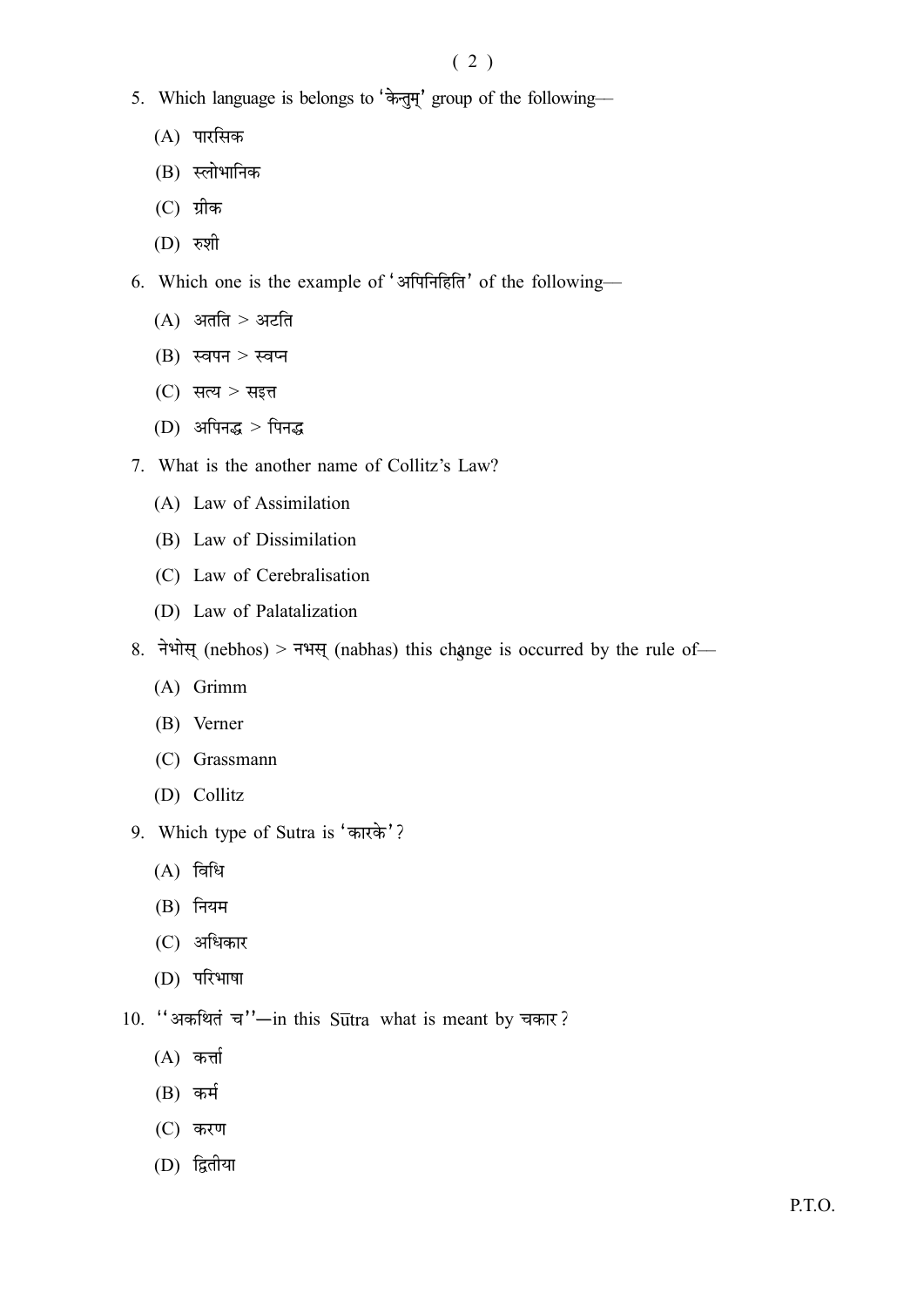- 11. 'विप्राय गां ददाति'-in this example here 'विप्र' is-
	- $(A)$  कर्ता
	- (B)
	- (C)
	- (D)

## 12. स्पृहयति। (Fill in the blank)

- (A) पुष्पात्
- (B)
- (C) पुष्पेभ्य:
- (D)
- 13. Choose the example of निमित्तार्थे चतुर्थी-
	- (A) कार्व्यं यशसे
	- (B) कुण्डलाय हिरण्यम्
	- $(C)$  स ग्रामाय याति
	- (D) विप्रः स्नानाय याति
- 14. 'स शोकेन क्रन्दति' in this example here तृतीया is-
	- (A) हेतौ तृतीया
	- (B) उपलक्षणे तृतीया
	- (C) अपवर्गे तृतीया
	- (D) कर्तृकरणयोः तृतीया
- 15.
	- (A)
	- (B) उपसर्जनम्
	- (C) वोवसर्जनम्
	- (D)
- 16. Which पदार्थ is प्रधान in द्वन्द्वसमास?
	- (A) पूर्वपदार्थ
	- (B) उत्तरपदार्थ
	- (C) उभयपदार्थ
	- (D)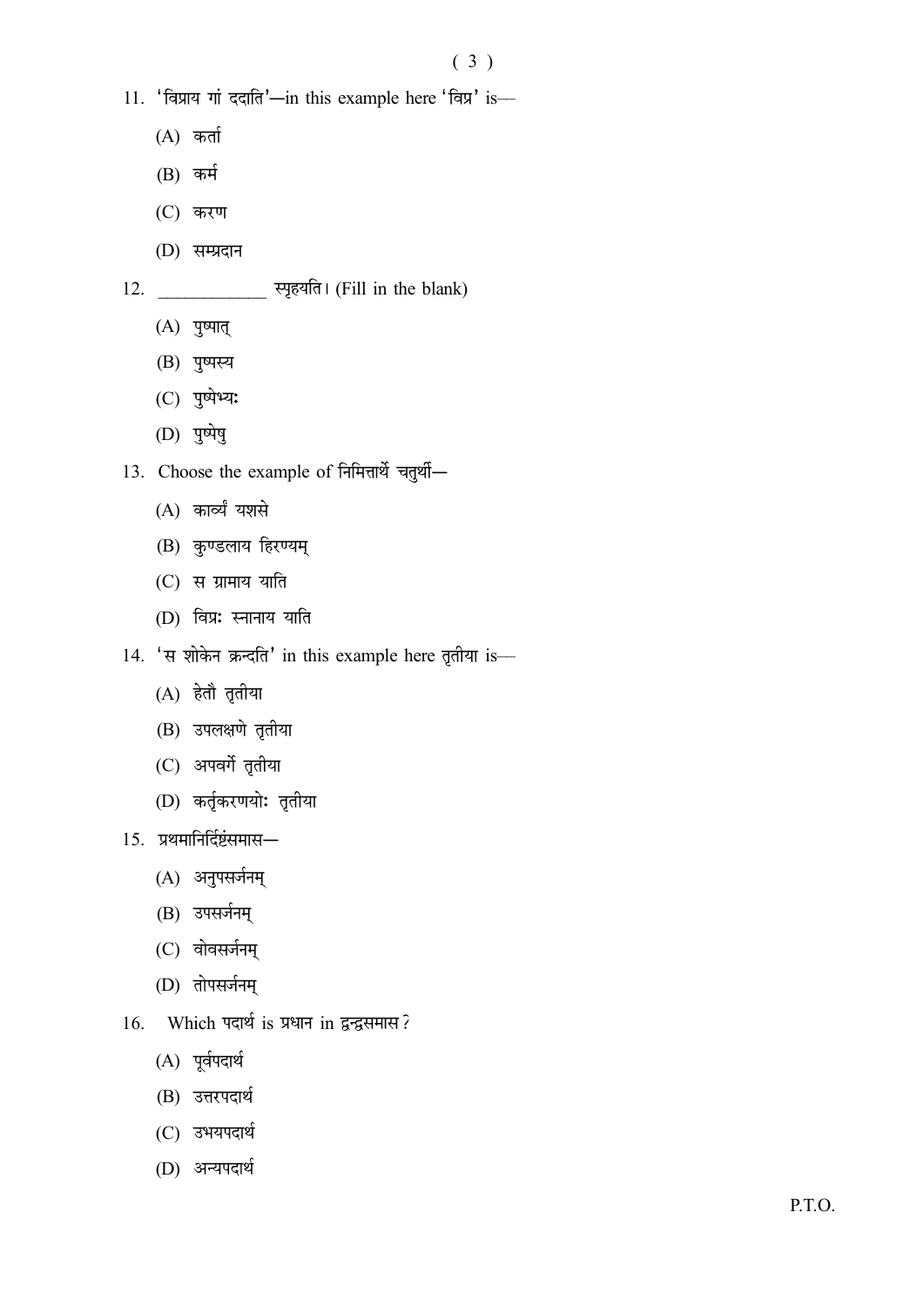- 17. What is the लौकिकविग्रह of 'शाकपार्थिवः'?
	- (A) शाकस्य पार्थिव:
	- (B) शाकात् पार्थिव:
	- (C) पार्थिवप्रियः शाकः
	- (D) शाकप्रियः पार्थिवः
- $18.$  Name the समास of 'पाणिपादम्'—
	- (A) इतरेतरद्वन्द्व
	- (B) समाहारद्वन्द्व
	- (C) एकशेषद्वन्द्व
	- (D)
- $19.$  'महान् च असौ राजा'-Here समास is-
	- (A)
	- (B)
	- (C)
	- (D)
- 20. Name the समास by the सूत्र 'विशेषणं विशेष्येण बहुलम्' of the following-
	- (A)
	- $(B)$  द्विगु
	- (C) तत्पुरुष
	- (D)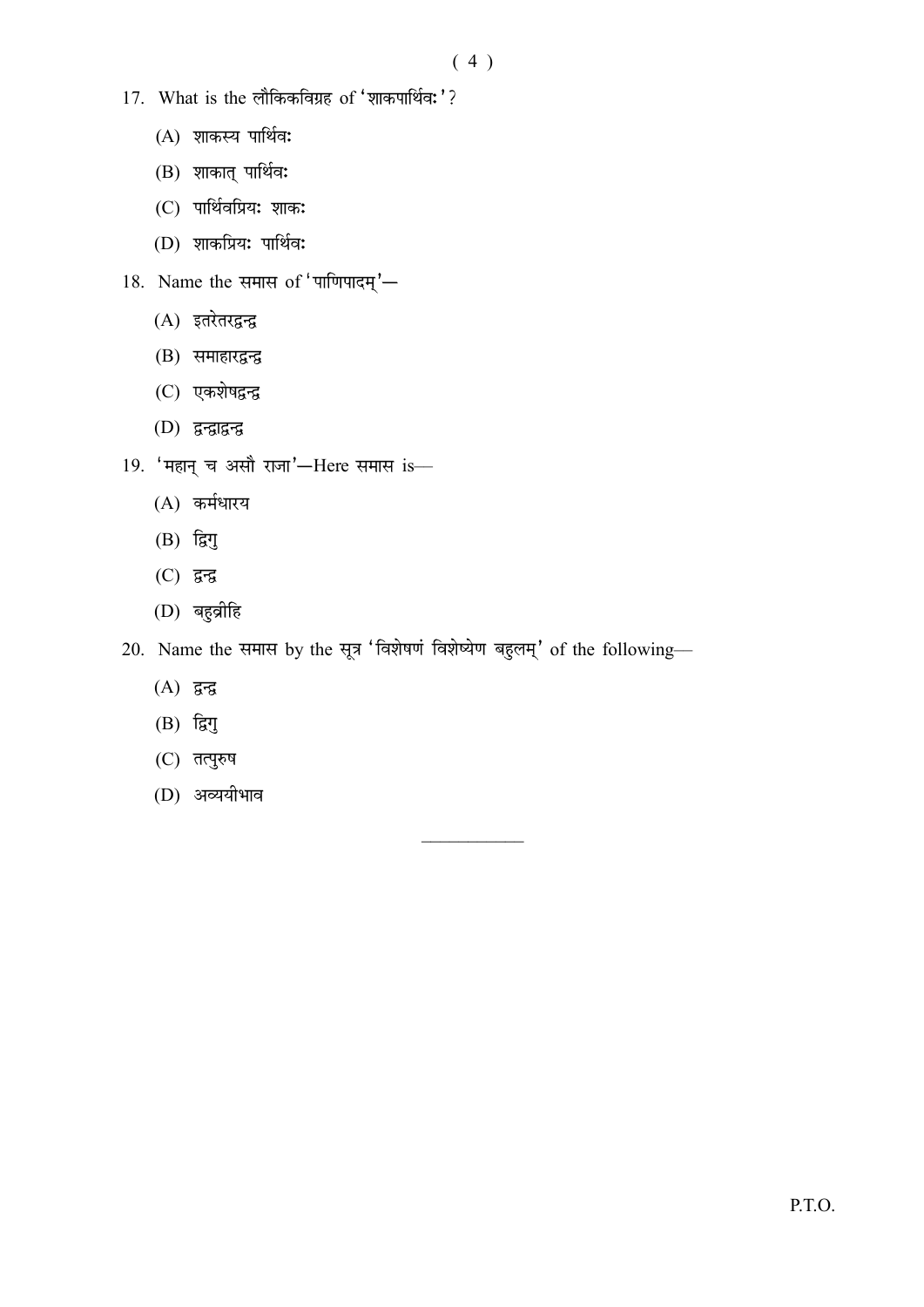## ( 5 )

# Paper Code : VI - B

(Marks : 80)

The figures in the margin indicate full marks. Candidates are required to give their answers in their own words as far as practicable.

### Unit - I

| 1. Explain any two of the following surfras in Sanskrit : |       |                                                                                                     | $5 \times 2 = 10$ |
|-----------------------------------------------------------|-------|-----------------------------------------------------------------------------------------------------|-------------------|
|                                                           |       | (a) येनाङ्गविकार                                                                                    |                   |
|                                                           |       | (b) षष्ठी चानादरे                                                                                   |                   |
|                                                           | (c)   | अभिनिविशश्च                                                                                         |                   |
|                                                           |       | (d) विभाषा गुणेऽस्त्रियाम्                                                                          |                   |
| 2.                                                        |       | Explain in Sanskrit any <b>one</b> of the following :                                               | $5 \times 1 = 5$  |
|                                                           |       | (i) कृति किम् — तद्धिते मा भूत्। कृतपूर्वी कटम्।                                                    |                   |
|                                                           |       | (ii) तमब्ग्रहणं किम्? पयसा ओदनं भुङ्क्ते।                                                           |                   |
| 3.                                                        |       | Write an informative note in Sanskrit any one:                                                      | $4 \times 1 = 4$  |
|                                                           |       | (a) प्रातिपदिकार्थ                                                                                  |                   |
|                                                           |       | (b) अकथितकर्म                                                                                       |                   |
|                                                           |       | 4. Account for the case-ending in Sanskrit with relevant surfras any <i>three</i> of the following: |                   |
|                                                           |       |                                                                                                     | $2 \times 3 = 6$  |
|                                                           | (i)   | द्रोणो ब्रीहिः ।                                                                                    |                   |
|                                                           | (ii)  | पूष्पेभ्यः स्पृहयति।                                                                                |                   |
|                                                           | (iii) | अध्ययनात् पराजयते ।                                                                                 |                   |
|                                                           | (iv)  | <u>अक्षान्</u> दीव्यति ।                                                                            |                   |
|                                                           | (v)   | एकादशीम् उपवसति ।                                                                                   |                   |
|                                                           |       | (vi) भृत्येन भारं वाहयति ।                                                                          |                   |
|                                                           |       | 5. Explain any two of the following sutras in Sanskrit:                                             | $5 \times 2 = 10$ |
|                                                           |       | (i) पञ्चमी भयेन्।                                                                                   |                   |
|                                                           | (ii)  | अर्धं नपुंसकम् ।                                                                                    |                   |
|                                                           |       | (iii) अनेकमन्यपदार्थे                                                                               |                   |
|                                                           |       | (iv) चार्थे द्वन्द्व:।                                                                              |                   |
| 6.                                                        |       | Explain any <i>two</i> in Sanskrit of the following extracts :                                      | $5 \times 1 = 5$  |
|                                                           | (a)   | बहुलग्रहणात् क्वचिन्नित्यम्—कृष्णसर्पः क्वचित् रामो जामदग्न्य ।                                     |                   |

P.T.O.